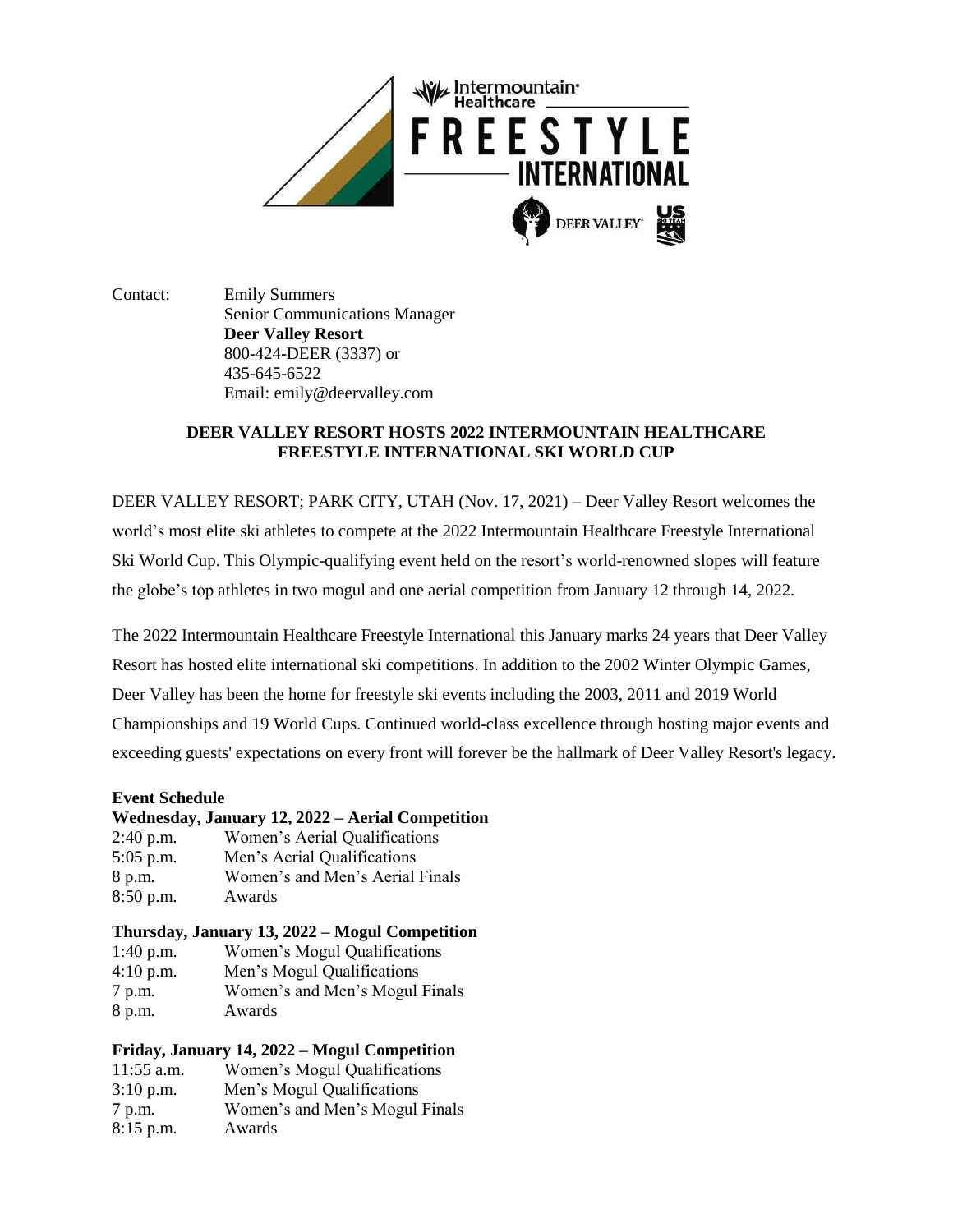### **TV Schedule**

Remote coverage of the events will be available and fans are encouraged to tune in to watch or stream on NBC properties at the following times:

January 12, 2022 at 9 p.m. ET: Aerials on Peacock (LIVE) January 13, 2022 at 9 p.m. ET: Moguls on Peacock (LIVE) January 14, 2022 at 9 p.m. ET: Moguls on Peacock (LIVE) January 16, 2022 at 2:30 p.m. ET: Moguls on NBC January 22, 2022 at 5 p.m. ET: Aerials on NBC

### **Local Athletes**

Athletes to watch include Park City native Nick Page, the 2021 Moguls National Champion, 2021 FIS Rookie of the Year, and the newest member of the Deer Valley team of sponsored athletes. Two-time Olympian, three-time World Cup champion, five-time U.S. Champion, and Deer Valley team veteran Bradley Wilson will also be competing in moguls. The decorated athlete has earned 16 World Cup podiums.

### **Press Credentials**

This year's competition will again be different from years past due to the continued COVID-19 protocols that exist for both the event and resort. It is paramount that we protect the health and safety of the athletes, coaches, media, and resort and event staff. Venue access, including the press center and media mixed zones, is limited to essential personnel only. Media coverage will also be supported remotely with results and digital assets available in a virtual media hub hosted by U.S. Ski & Snowboard. Members of the media can submit an application at [deervalley.com/media-center/media/press-accreditation-form](https://www.deervalley.com/media-center/media/press-accreditation-form) by Monday, December 27, 2021, to be considered for a workstation in the press center and/or access to the media mixed zone at the venue. Please note that media will be required to always wear a mask indoors and outdoors while in the mixed zone due to close proximity to the athletes. In addition, media must also be able to show proof of COVID-19 vaccination to pick up their press credentials. ("Fully vaccinated" means two weeks post final dose of an approved U.S. vaccine regimen.)

The 2022 Intermountain Healthcare Freestyle International and spectator access protocols are contingent on local and state health department approvals based on existing and future COVID-19 rules and regulations. FIS, U.S. Ski & Snowboard, the local organizing committee, and Deer Valley Resort are taking a unified approach consistent with guidance from federal, state, and local health authorities.